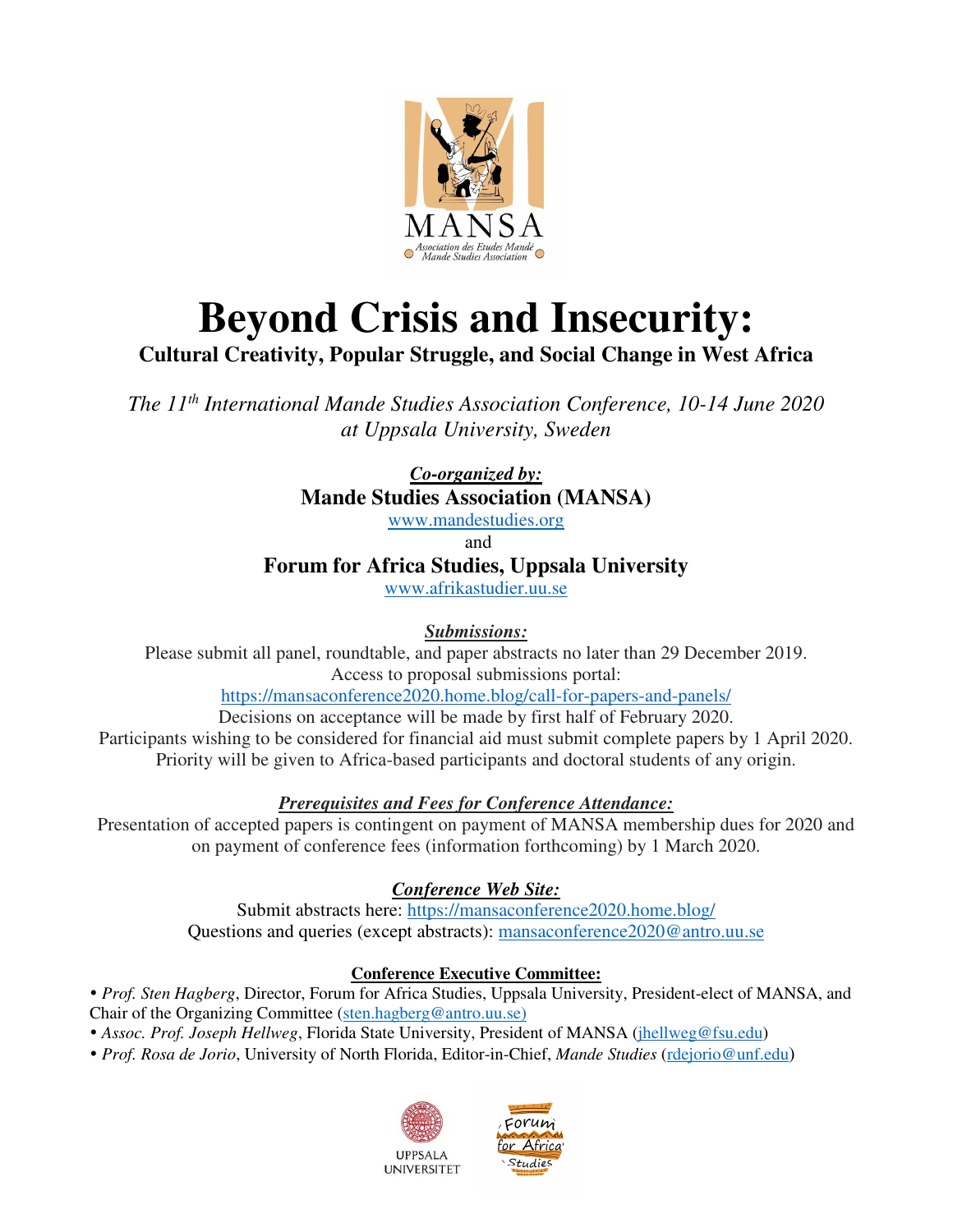### **CALL FOR PANELS & PAPERS**

### *Beyond Crisis and Insecurity:*

#### *Cultural Creativity, Popular Struggle, and Social Change in West Africa*

This conference will explore prospects for peace and reconciliation in a region too often burdened by conflict and instability. Over the last three decades, West Africa has undergone multiple crises and periods of insecurity: civil wars in Côte d'Ivoire, Liberia, Mali, and Sierra Leone, the population displacements that followed these wars, political turmoil in Guinea, political transformation in Burkina Faso, the Ebola epidemic in Guinea, Liberia, and Sierra Leone, the ongoing AIDS epidemic and other illness outbreaks, as well as climatic and environmental disasters. These events have reshaped society and culture, families and citizens, and the economy and State in dramatic, often violent and unexpected ways. In particular, the West African Sahel has become a hotspot for geopolitical realignments, resource extraction, migration, terrorist organizations, human and material trafficking, and criminal networks in ways that have impacted the region as a whole and on which global media attention has increasingly focused to the exclusion of other, more life-sustaining dynamics.

The current strategic and socio-political stakes of the region's instability have thus attracted both the humanitarian concerns of the international community as well as interest in the root causes of violence and instability. But in the resulting security-development nexus, states have shifted priorities in their national budgets toward security and defense efforts, profit-oriented development, and collaborations with international military initiatives, to the detriment of empowering national, regional, transnational, or grassroots communities to improve their present and future life possibilities. Meanwhile, military responses have intensified conflicts, further dislocating populations and exacerbating their reasons to emigrate, sometimes at great risk to their lives, while putting stress on the region's overseas diaspora communities as sources of financial support in troubled times.

Largely ignored in these scenarios, however, are the West Africans, related diaspora communities, and transnational allies who are taking action beyond the spotlight to stabilize the region. Women and sexual minorities are expanding socio-economic opportunities for themselves and their communities and organizing against discrimination and violence. Farmers are balancing cash crop and subsistence production in precarious environments. Artists, writers, and performers are creating alternative visions of the future. And educators, organic intellectuals, and students are interrogating the past and critically engaging the present to discern problems and identify viable solutions. Municipal and national activists are changing the dynamics of democracy, and overseas expatriate communities are taking active political roles back home. Religious organizations and ritual associations are also organizing within and across communities to defend local and national interests. Sustainable development has become as much the purview of local networks as international NGOs. Public health officials and environmental experts are discovering that local knowledge is as important in organizing responses to epidemics and ecological and energy-related challenges as is global expertise. These are just some of the multiple pursuits we hope to explore to help find new paradigms for critiquing and providing alternative narratives to the fatalistic and disempowering media, policy-related, and scholarly portrayals of political, economic, and social conditions in the region.

The 11<sup>th</sup> International Mande Studies Association Conference aims to produce new understandings of how West Africans have been asserting their ability to mobilize resources from all domains of their lives in order to strategize and struggle for new solutions to ongoing challenges. This conference aims to tell these stories for the purpose of discerning new paths in West Africa beyond crisis and insecurity. Our purpose is to stimulate scholarship that explores society and culture so as to highlight endeavors that build, construct, and affirm agency, peaceful coexistence, and social innovation.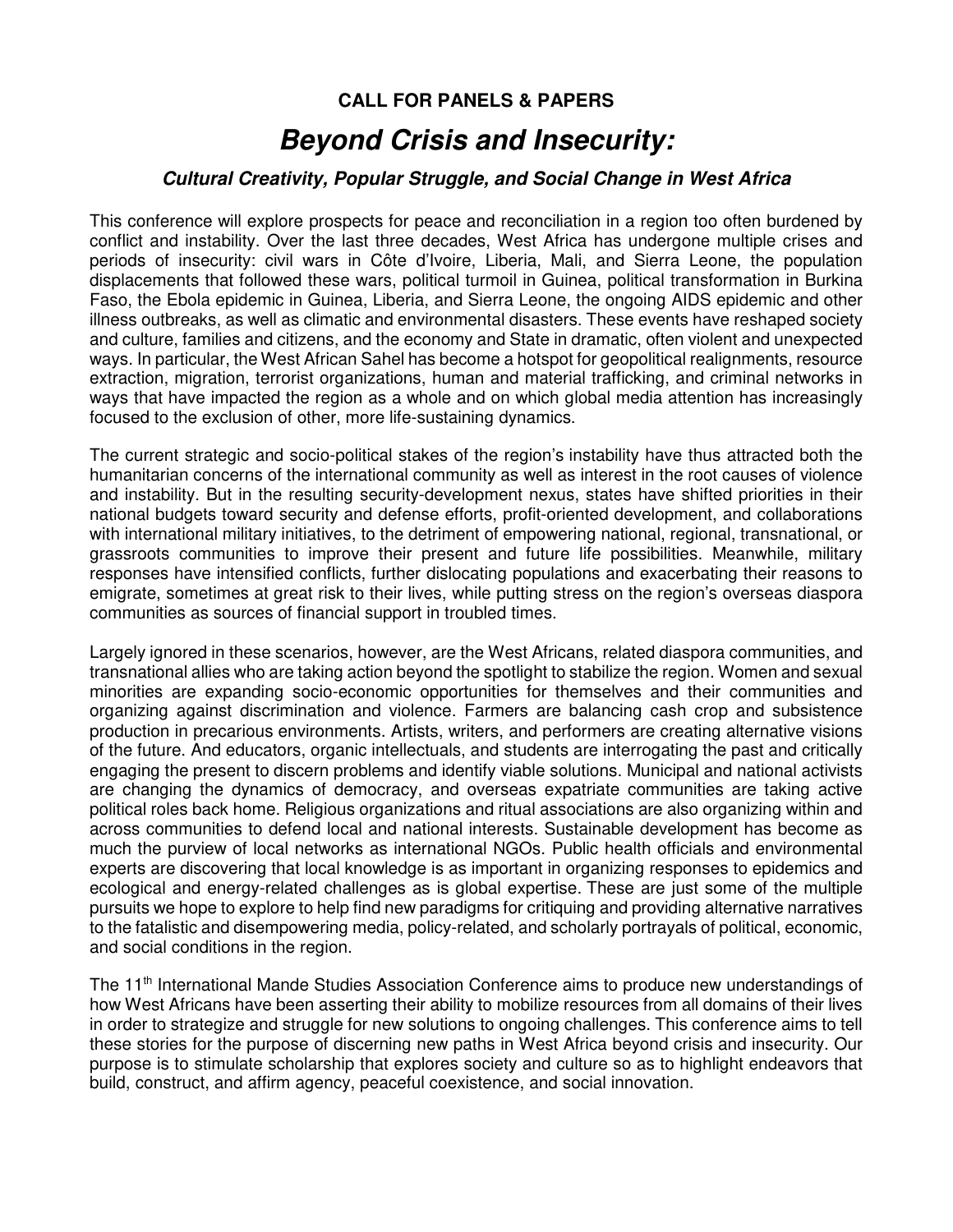#### *Please submit all panel, roundtable and paper proposals no later than 29 December 2019 following the information that will be available here:*

*https://mansaconference2020.home.blog/call-for-papers-and-panels/*

*Decisions will be made by first half of February 2020. Participants wishing to be considered for financial support must submit complete papers by 1 April 2020.* 

*Priority will be given to Africa-based participants and doctoral students of any origin.*

**Disciplines and Languages of the Conference:** Empirical, descriptive, and theoretical studies from all disciplines are welcome, including those of practitioners in governmental and nongovernmental organizations. We invite contributions on *cultural creativity, popular struggle, and social change in West Africa* from a variety of perspectives in the social sciences and humanities, including but not limited to anthropology, archaeology, art history, development studies, ethnomusicology, gender studies, geography, history, literary studies, peace studies, political science, public health, religious studies, sociolinguistics, linguistics, and sociology. The languages of the conference are English and French.

**Presentation Rules:** Individuals may only present one paper or serve once as a roundtable presenter but may also organize and chair a panel or roundtable or serve as discussant on another panel as well. Each presenter will have between fifteen and twenty minutes maximum to present. Please be mindful of other presenters' time as you plan your presentations.

**Panel Submissions:** Each panel should conform to one of three formats: (1) four presenters and one discussant, (2) four presenters, no discussant, and extra time for discussion, or (3) five presenters and no discussant. No presentation or discussion shall exceed twenty minutes. The panel organizer may chair the panel and serve one other role on the panel, either as presenter or discussant. Each regular session will last for two hours.

Panel proposals should provide the name, organizational affiliation and email address of the organizer/chair, an abstract of 750 words maximum about the panel topic, and abstracts of each of the four or five presentations (500 words each). Each of these presentation abstracts should give the name, organizational affiliation, and email address of the presenter(s). If a discussant is included, that person's name, organizational affiliation, and email address must also be provided.

**Individual Paper Submissions:** Individuals proposing papers on conference themes must submit a 500-word abstract along with their name, organizational affiliation, and email address.

**Roundtables:** Discussions of key conference-related sub-topics, recently published books, current events, etc. are encouraged in roundtable format. Submissions should provide the name, organizational affiliation, and email address of the organizer/chair, an abstract of 750 words maximum about the topic, and abstracts of each of the four or five contributions (500 words each). Abstract should include the name, organizational affiliation, and email address of the presenter(s).

**Suggestions for Structuring Proposals:** For *panels and roundtables*, indicate the chosen theme the panel will develop and its relevance to current research, social action, and/or policymaking. Then summarize the subtopics developed in each paper, indicating possible links, similarities, and contrasts among them. Conclude with a statement of the panel's overall contribution to Mande and/or African Studies. For *individual or co-authored papers*, state the authors' argument(s) clearly. Then provide an overview of the evidence and methods used to support the paper's argument. Include commentary on the significance of the paper's findings to the broader themes of the conference and/or the fields of Mande and/or African Studies. Please cite any academic or other references pertinent to your paper or panel, and include these references in a list following the proposal (not part of the word count).